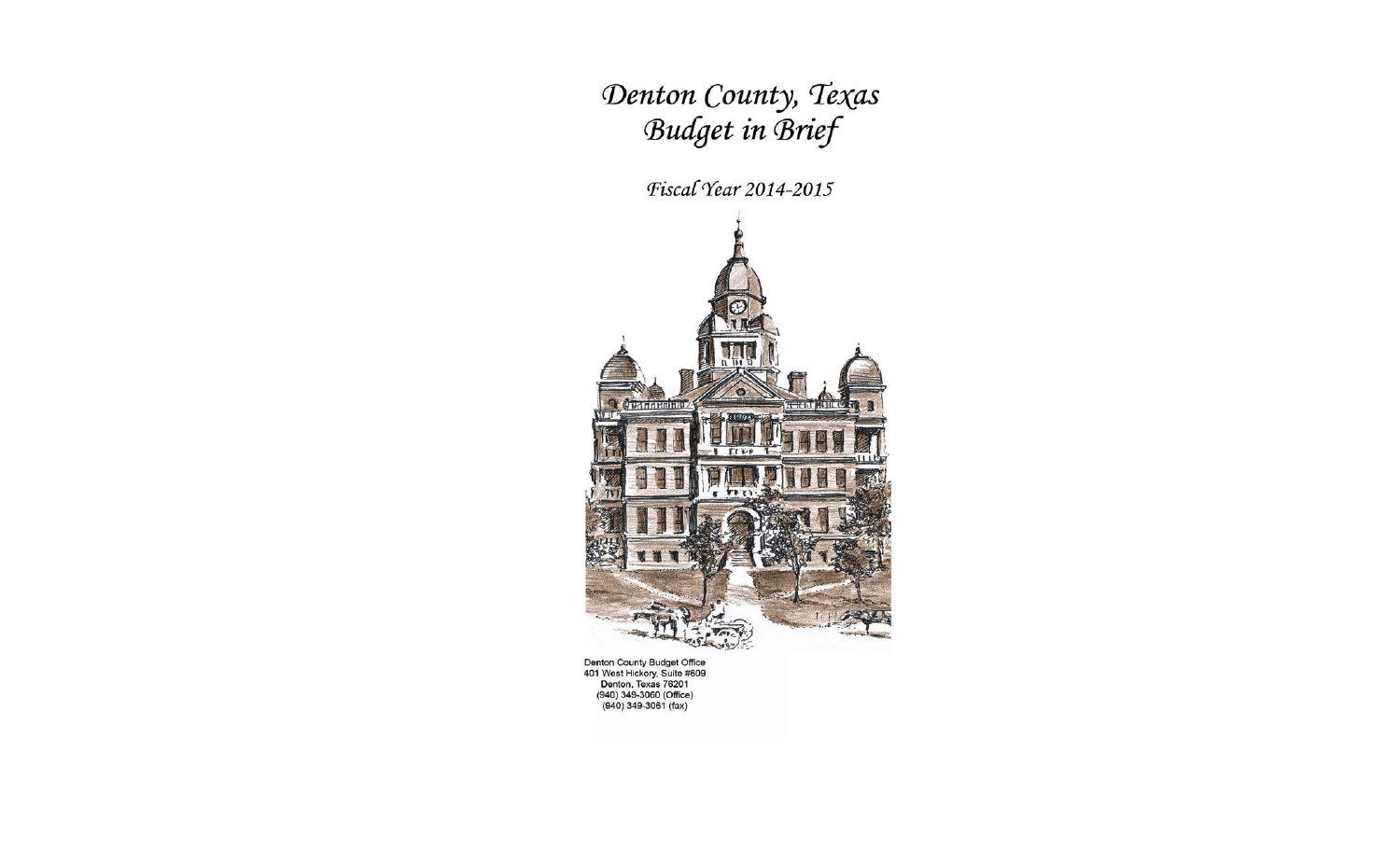## **DENTON COUNTY ORGANIZATION**



\* Members of Juvenile Board

#### **Commissioners Court**

| Official              | Name                   | Telephone    |
|-----------------------|------------------------|--------------|
| County Judge          | Mary Horn              | 940.349.2820 |
| Commissioner, Pct. #1 | Hugh Coleman           | 940.349.2810 |
| Commissioner, Pct. #2 | Ron Marchant           | 972.434.7140 |
| Commissioner, Pct. #3 | <b>Bobbie Mitchell</b> | 972.434.4780 |
| Commissioner, Pct. #4 | Andy Eads              | 940.349.2801 |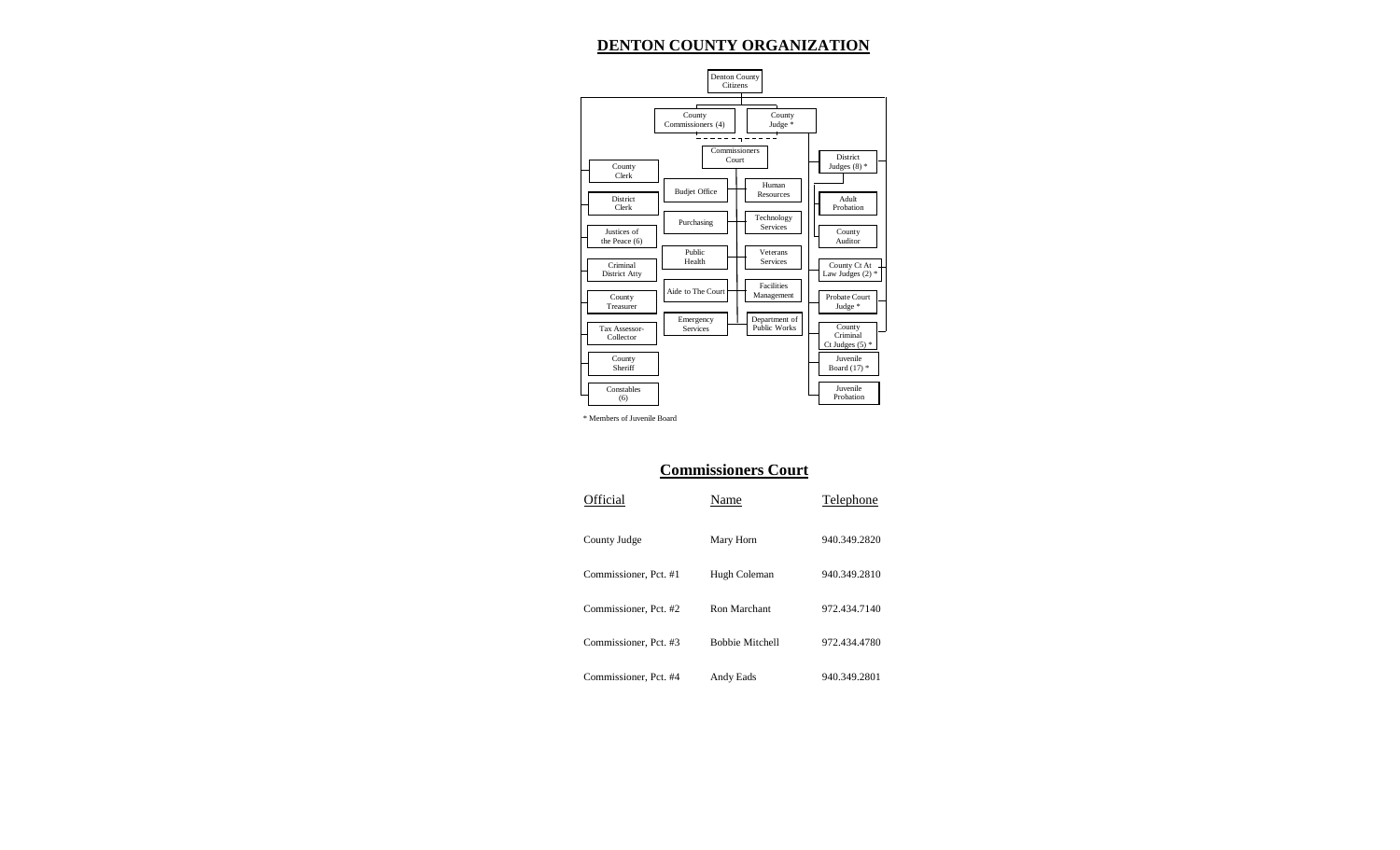#### **FY 2014-2015 ORGANIZATIONAL GOALS**

#### *• OUR MISSION •*

Denton County will be recognized as the leader in local government through its excellent service to citizens and quality workforce. We will carry out our duties by respecting citizens, maintaining fiscal responsibility, demonstrating accountability, and fairly and equitably allocating resources.

#### *• OUR PURPOSE •*

Ultimately, it is Commissioners Court who through the budget and planning process, must balance limited fiscal resources with needs identified by the citizens, requirements of other elected officials and departments, state and federal mandates, and their own values.

#### *• OUR GOALS •*

The following primary goals of the county which were established by the Commissioners Court form an outline for county departments to follow. Achievement of these goals is essential for Denton County to remain an effective instrument in public life in the coming decades.

- *•* Remaining fiscally responsible and conservative
- Pro-actively planning for change and growth
- Maintaining the highest level of safety and security for our citizens
- Aggressively pursue maintaining the lowest possible tax rate
- Preserving and upgrading the public infrastructure
- Developing economic and industrial growth
- Maintaining a stable, high quality workforce
- Providing support for mobility and transportation needs in the county
- Providing an effective and efficient judicial/legal system to serve the citizens
- Retaining and expanding partnerships to improve the health of citizens
- Fulfilling legislative obligations
- Developing long-range strategic plans
- *•* Preserving an adequate fund balance
- *•* Enhancing e-government solutions and technologies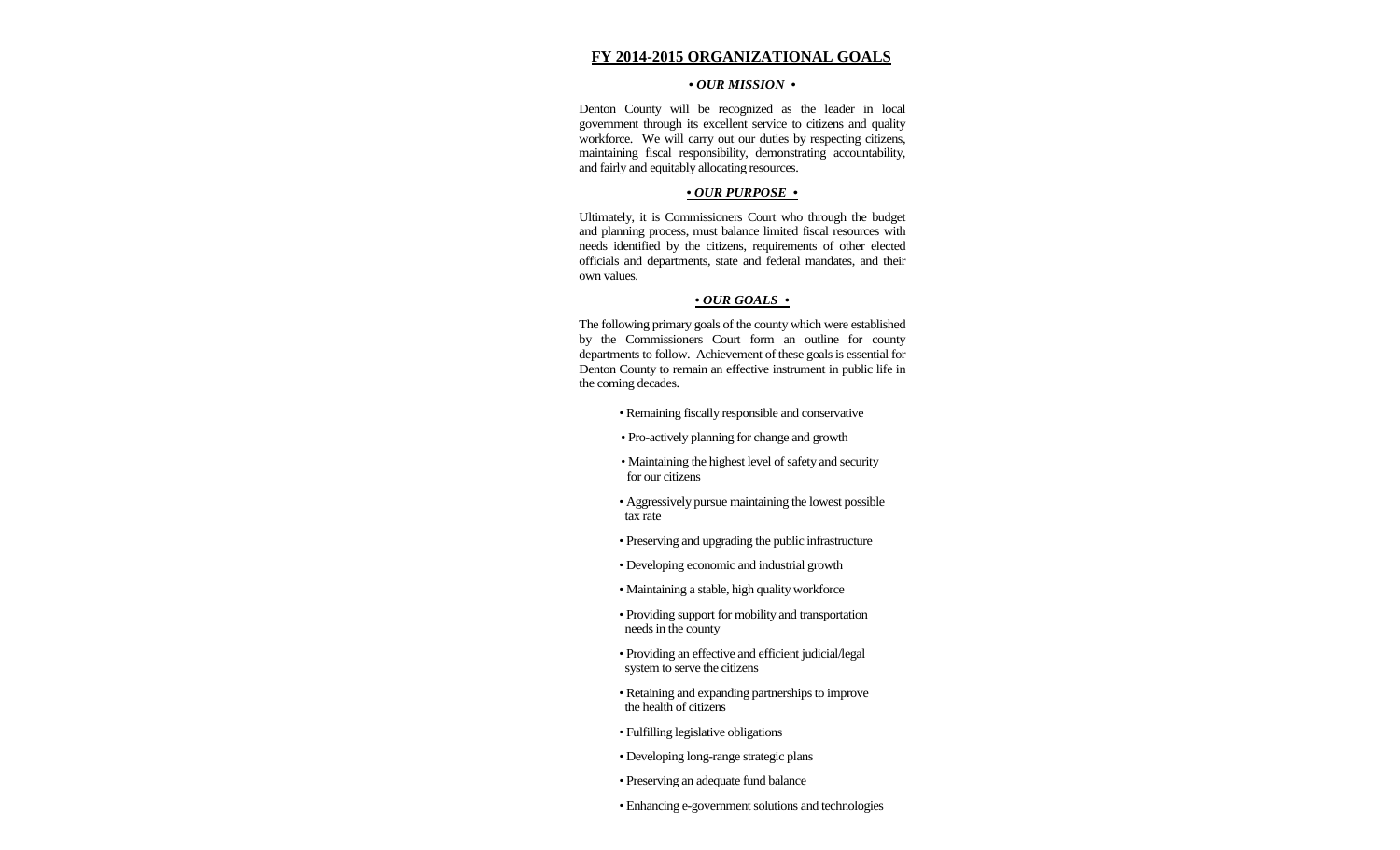### **DENTON COUNTY DEMOGRAPHICS**

| Officials Elected by Vote of the People                                        | 39     |
|--------------------------------------------------------------------------------|--------|
| County Employees (includes grant positions)                                    | 1.614  |
| Organized School Districts in the County (11 with<br>schools in Denton County) | 17     |
| Incorporated Municipalities in the County                                      | 42     |
| Area in Square Miles (includes lake areas)                                     | 951.54 |

| <b>Denton County Population Growth</b> |             |          |  |  |  |
|----------------------------------------|-------------|----------|--|--|--|
| Year                                   | Population* | % Change |  |  |  |
| 1970                                   | 75,633      | 59.46%   |  |  |  |
| 1980                                   | 143,126     | 89.24%   |  |  |  |
| 1990                                   | 273,525     | 91.11%   |  |  |  |
| 2000                                   | 432.976     | 58.29%   |  |  |  |
| 2010                                   | 662,614     | 53.04%   |  |  |  |
| 2014                                   | 713,200     | 7.63%    |  |  |  |

\* Sources: 1970-2010, U. S. Census Bureau; NCTCOG Population Estimate, 01-01-14.

| <b>Leading Employers in Denton County*</b> |             |  |  |
|--------------------------------------------|-------------|--|--|
| Employer                                   | # Employees |  |  |
| University of North Texas                  | 8,887       |  |  |
| <b>JP</b> Morgan Chase                     | 4,350       |  |  |
| Walmart                                    | 3,900       |  |  |
| Denton ISD                                 | 3,300       |  |  |
| Peterbilt Motors Co                        | 2,100       |  |  |
| Lewisville ISD                             | 2,061       |  |  |
| Northwest ISD                              | 1,895       |  |  |
| Texas Women's University                   | 1,787       |  |  |
| <b>Denton County</b>                       | 1,614       |  |  |
| Denton State School                        | 1,500       |  |  |
| City of Denton                             | 1,300       |  |  |
| Texas Health Presbyterian Hospital         | 1,074       |  |  |

\* Sources: North Texas Council of Governments (NCTCOG), various cities and chambers of commerce.

| <b>Comparative Unemployment Rates *</b> |                |                      |  |  |  |
|-----------------------------------------|----------------|----------------------|--|--|--|
| Denton County                           | State of Texas | <b>United States</b> |  |  |  |
| 5.0%                                    | 5.1%           | 6.1%                 |  |  |  |

\* Not seasonally adjusted; annual/YTD averages; sources: Bureau of Labor Statistics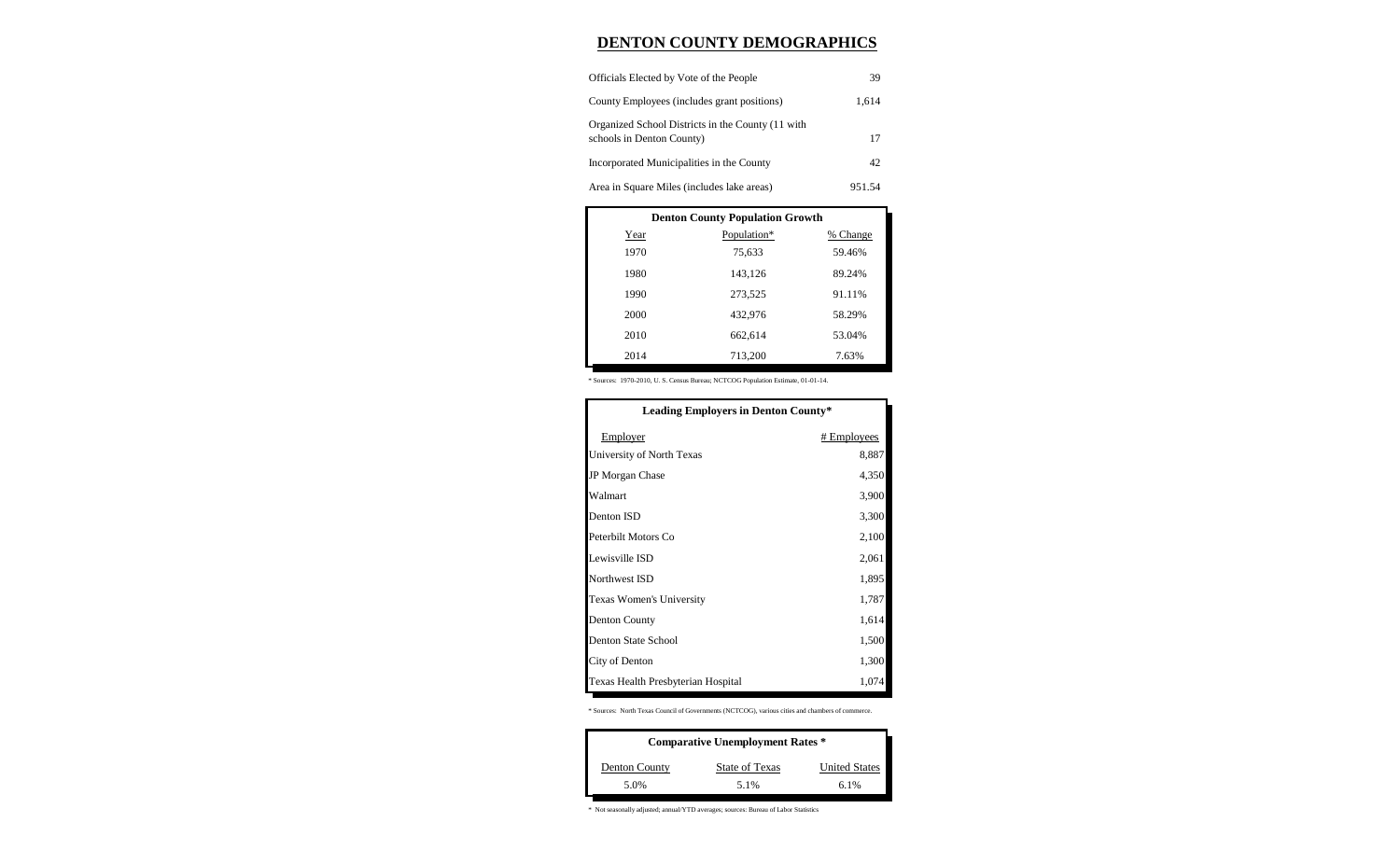### **EMPLOYEE HISTORY**

#### **Last Ten Fiscal Year**



### **EMPLOYEE SUMMARY BY FUNCTION**

#### **Total Number of Employees: 1613.5**



| <b>Total Number of Employees by Function</b> |       |               |        |  |  |
|----------------------------------------------|-------|---------------|--------|--|--|
| <b>Public Safety</b>                         | 888.5 | Legal         | 125.5  |  |  |
| General Admin                                | 183.5 | Financial     | 88.0   |  |  |
| <b>Public Facilities</b>                     | 33.0  | Road & Bridge | 81.0   |  |  |
| Judicial                                     | 148.0 | Conservation  | 8.0    |  |  |
| Public Health                                | 58.0  | <b>TOTAL</b>  | 1613.5 |  |  |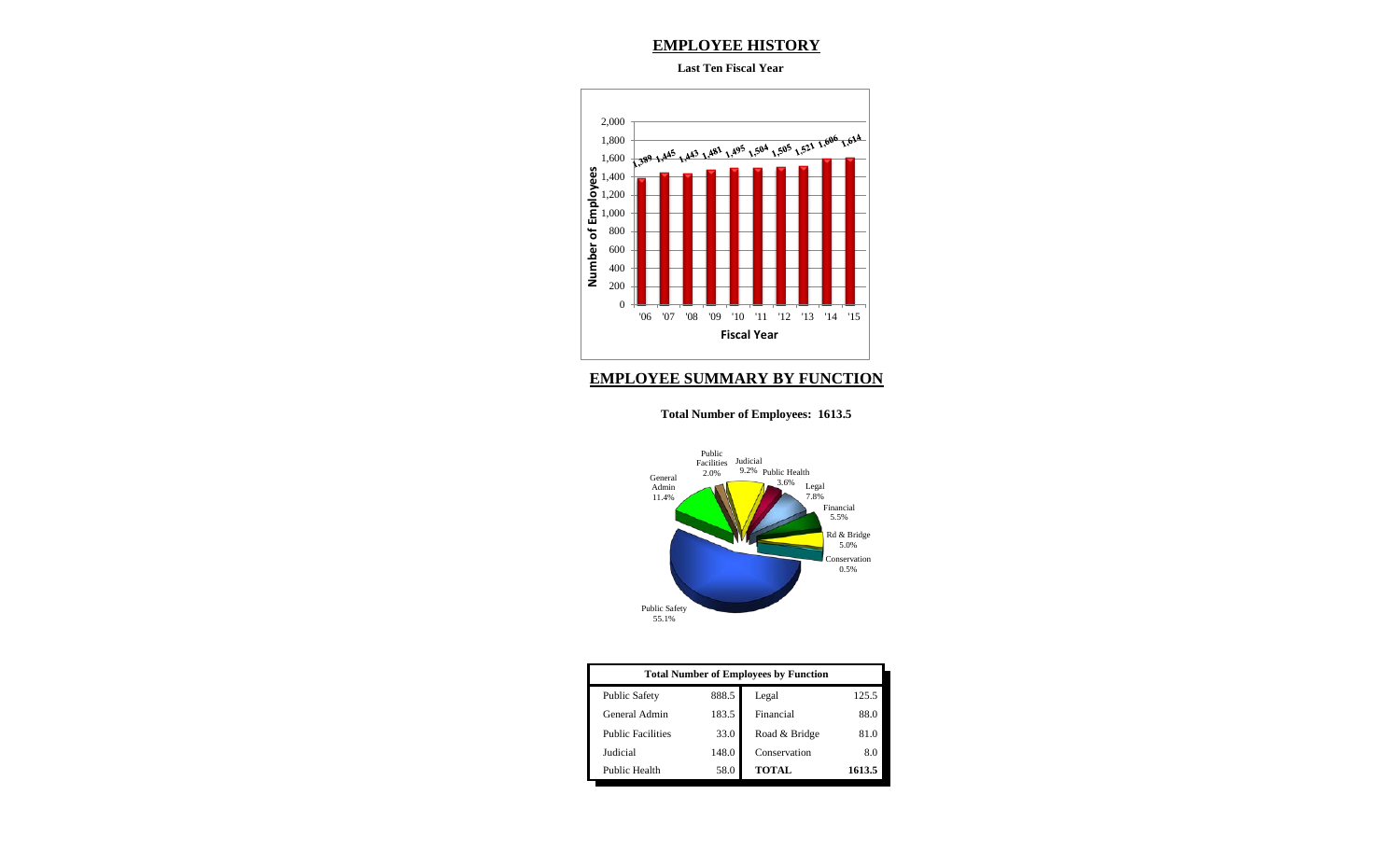# **PROPERTY TAX ANALYSIS**

**Property Tax Analysis For the Average \$234,162 Home in Tax Year 2014**



County taxes for FY 2013-2014 on a \$217,752 home, which was the county average, were  $$620.41$  based on the adopted tax rate of  $28.4914¢$  per \$100 valuation.

Evaluations by the Denton Central Appraisal District on existing property increased by an average of 7.54% for FY 2015 (tax year 2014). A home valued at \$217,752 would have, on an average, a current value of \$234,162.

County taxes for FY 2014-2015 on the same house would be \$637.39 based on the property tax rate of 27.220¢ per \$100 valuation.

If the valuation on your home was \$217,752 in FY 2013-2014 and remained the same in 2014-2015, county taxes on your home would be \$592.72, which is an decrease of \$27.69 per year. If your appraisal increased by approximately 7.54%, taxes will increase by \$16.98 per year or \$1.42 per month in 2014-2015.

Changes in an individual taxpayer's county taxes are dependent on the specific change in property valuation. The above figures are presented for comparison purposes.





\* This chart reflects the actual adopted tax rates based on the tax year.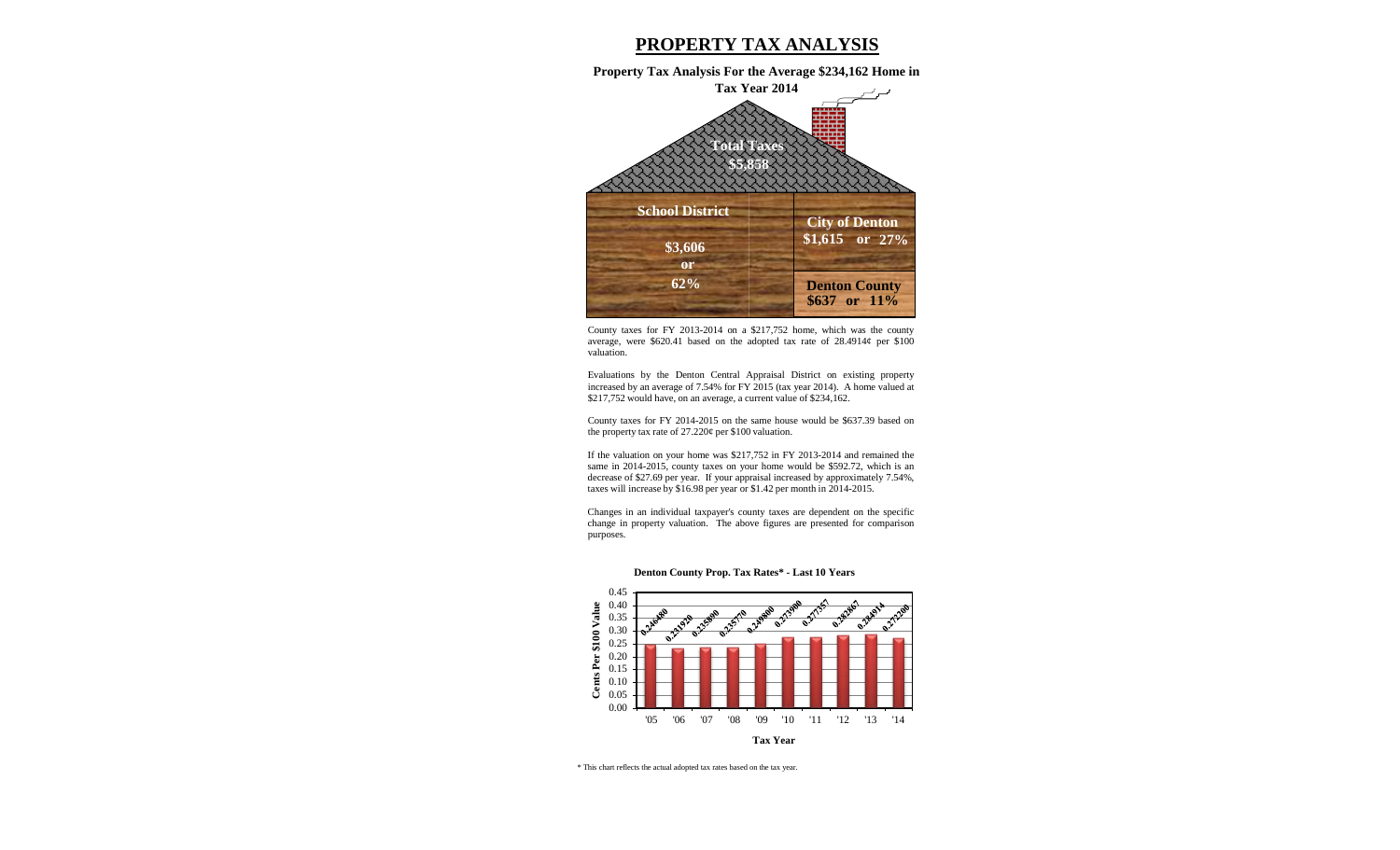# **REVENUES BY FUNCTION**

#### **FY 2015 Budget - Total Comparative Revenues**

|                          | FY 2012-13    | FY 2013-14    | FY 2014-15    |
|--------------------------|---------------|---------------|---------------|
| Function                 | Actual        | Estimates     | Budget        |
| <b>Ad Valorem Taxes</b>  | \$155,539,909 | \$164,575,000 | \$169,499,561 |
| Fees of Office           | \$17,856,216  | \$18,299,000  | \$18,860,500  |
| Intergovernmental        | \$15,229,390  | \$16,609,055  | \$13,176,870  |
| <b>Auto Registration</b> | \$9,233,511   | \$9,680,000   | \$9,800,000   |
| Miscellaneous            | \$6,507,106   | \$5,963,635   | \$5,870,216   |
| Fines                    | \$3,390,803   | \$3,430,000   | \$3,480,000   |
| <b>Interest</b>          | \$167,929     | \$155,000     | \$166,250     |
| Fund Balance*            | \$0           | \$0           | \$18,058,859  |
| <b>TOTALS</b>            | \$207.924.864 | \$218,711,690 | \$238,912,256 |

This figure represents the amount used to equalize revenues and expenditures.



### **EXPENDITURES BY FUNCTION**

**FY 2015 Budget - Total Comparative Expenditures** 

|                           | FY 2012-13                 | FY 2013-14                                 | FY 2014-15    |
|---------------------------|----------------------------|--------------------------------------------|---------------|
| Function                  | Actual                     | Estimates                                  | Budget        |
| General Admin             | \$19,373,219               | \$22,216,692                               | \$27,439,485  |
| Judicial                  | \$19,453,340               | \$20,869,357                               | \$21,418,787  |
| Legal                     | \$11,974,103               | \$12,590,843                               | \$13,527,894  |
| Financial                 | \$6,116,399                | \$6,201,024                                | \$6,703,900   |
| <b>Facilities</b>         | \$8,378,900<br>\$9,944,645 |                                            | \$10,106,767  |
| <b>Public Safety</b>      | \$66,133,671               | \$66,508,091                               | \$74,293,565  |
| <b>Health and Welfare</b> | \$7,151,881                | \$8,159,134                                | \$8,300,840   |
| Road & Bridge             | \$11,132,456               | \$11,460,753                               | \$12,488,486  |
| <b>Capital Projects</b>   | \$2,313,020                | \$951.885                                  | \$7,677,236   |
| Debt Service              | \$43,557,362               | \$46,905,806                               | \$49,420,782  |
| Miscellaneous             | \$9,104,843                | \$7,409,137                                | \$7,534,514   |
| <b>TOTALS</b>             | \$204,689,194              | \$213,217,367                              | \$238,912,256 |
|                           | Miscellaneous<br>3%        | General<br>Admin<br>12%<br><b>Judicial</b> |               |